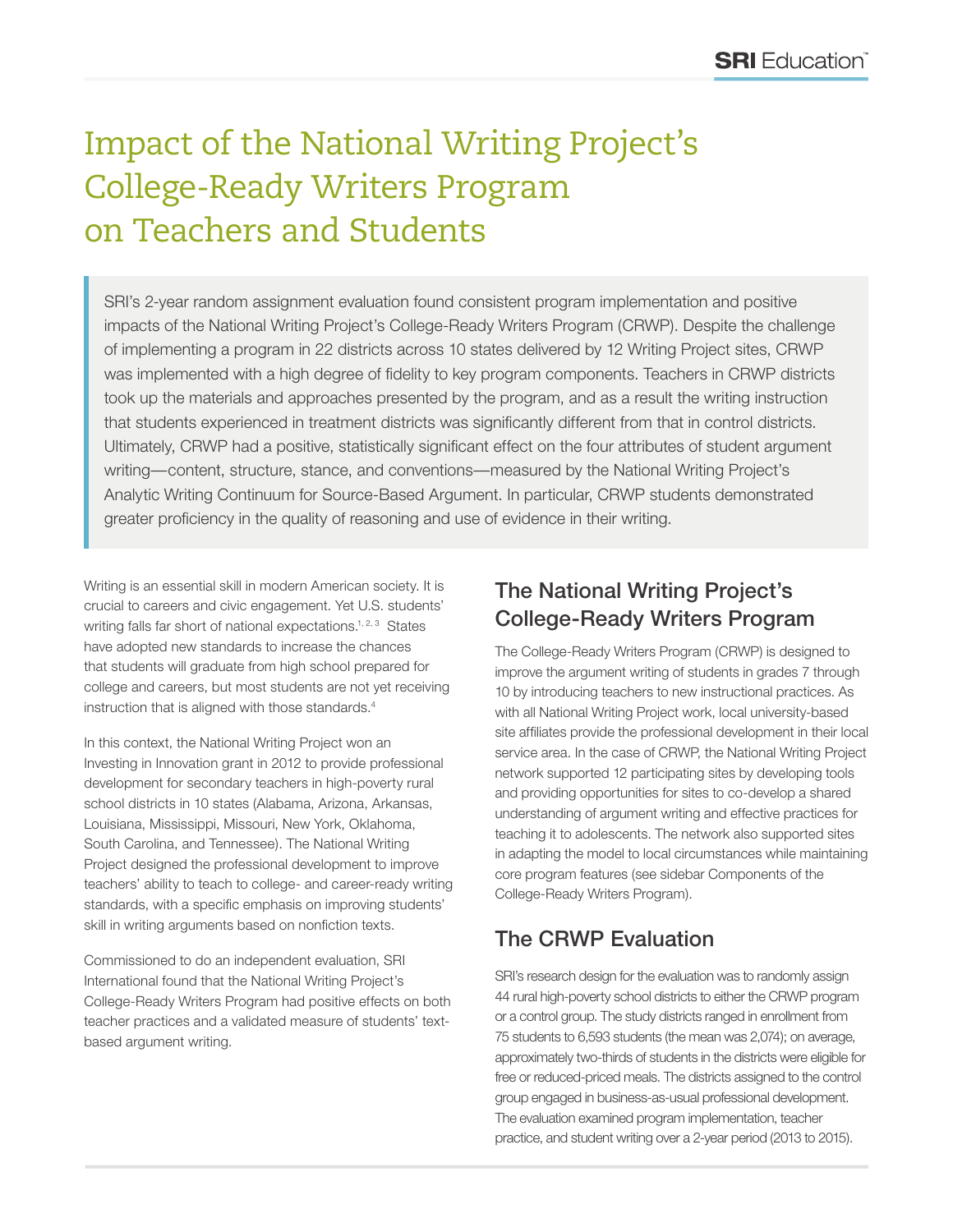## Components of the College-Ready Writers Program

**Intensive professional development to support classroom implementation.** The CRWP model calls for at least 80% of 7th- through 10th-grade English language arts teachers in each district to participate in at least 90 hours of CRWP professional development over 2 years (45 hours per year). In addition, CRWP professional development emphasizes support for classroom enactment via demonstration lessons, coaching, co-designing learning tasks, and co-planning.

**Curricular resources.** To further support classroom implementation, teachers received a set of National Writing Project-developed curricular resources (including "mini-units") for argument writing. The CRWP mini-units were designed as 4- to 6-day instructional sequences through which students could form their own arguments and write multiparagraph pieces. Each unit engages students in reading multiple nonfiction texts and is intended to help students improve one or more key argument writing skills.

**Formative assessment to inform instruction.** CRWP involves the regular use of formative assessment tools to focus teachers' analysis of student work. The tools are designed for teachers to use collaboratively to help identify what their students can already do with argument writing and where they need additional teaching.

#### CRWP Was Implemented Largely as Intended

Despite the challenge of implementing a consistent program in 22 districts across 10 states delivered by 12 Writing Project sites, CRWP was implemented with a high degree of fidelity to key program components. Across the CRWP districts, 76% of English language arts teachers participated in at least 45 hours of professional development each year. Moreover, 89% of treatment teachers reported that planning with the Writing Project and/or colleagues supported their use of CRWP resources, while 73% reported observing Writing Project staff model the use of text-based argument tasks and/or benefiting from coaching or co-teaching support from the Writing Project as they implemented CRWP text-based argument tasks.

#### CRWP Teachers' Instruction Focused More on the Key Components of Argument Writing Than Control Teachers' Instruction

Teachers in CRWP districts took up the materials and approaches from the program. For example, 93% of treatment teachers reported teaching at least one CRWP mini-unit or text-based argument task. Because teachers used the ideas and materials presented in the program, the writing instruction that students experienced in treatment districts was significantly different from that in control districts. Teachers reported spending about the same amount of time on writing instruction in treatment and control districts, but treatment teachers had students work on argument writing on 41% of instructional days compared with 13% of days for control teachers. Treatment teachers were also significantly more likely to report placing a significant or heavy emphasis on key skills for source-based argument writing (Figure 1).



#### Figure 1. Teachers in CRWP districts were more likely to emphasize key argument writing skills

Source: SRI calculations using data from a 2015 study-administered survey. \**p* < .05; \*\**p* < .01; \*\*\**p* < .001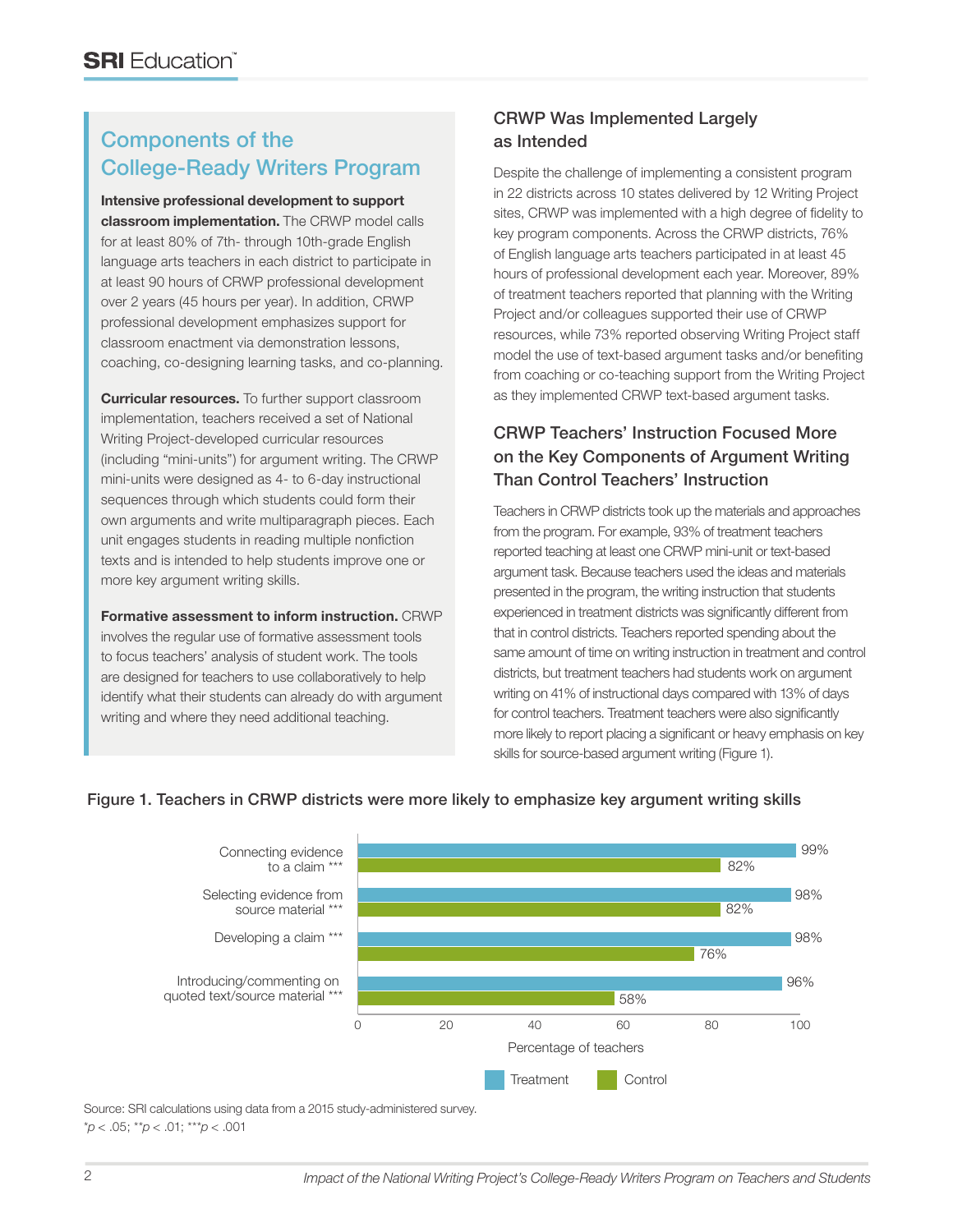#### CRWP Students Demonstrated Greater Proficiency With Argument Writing Than Non-CRWP Students

CRWP had a positive, statistically significant impact on the four attributes of student writing—content, structure, stance, and conventions—measured by the Analytic Writing Continuum for Source-Based Argument Writing (see the sidebar Analytic Writing Continuum for Source-Based Argument Scoring Attributes). On a scale of 1–6, adjusting for baseline, students in CRWP districts outscored students in control districts, with average scores of 3.04 compared with 2.82 on content and 2.96 compared with 2.74 on structure  $(p < .01)$  (Figure 2). Differences in scores on stance and conventions followed the same trend (and were significant at *p* < .05).

*"I have changed the way I teach the subject of writing. I no longer separate writing and reading. It's all one subject. And I've actually changed to not just focus on literature, but to incorporate informational text."*

*– CRWP teacher*



#### Figure 2. Students in CRWP districts outperformed students attending control districts on four attributes of student writing (model adjusted)

Source: SRI calculations using data from a 2015 study-administered writing assessment. Note: To improve precision of the estimates and account for the study design, the statistical model adjusted for factors such

as students' baseline writing scores and clustering of students within districts.

\**p* < .05; \*\**p* < .01; \*\*\**p* < .001

#### Analytic Writing Continuum for Source-Based Argument Scoring Attributes

**Content (Including Quality of Reasoning and Use of Evidence):** The content attribute describes how effectively the writing presents an argument supported by reasoning and developed through the use of evidence from sources.

**Structure:** The structure attribute describes how effectively the writing establishes an order and arrangement to enhance the central argument.

**Stance:** The stance attribute communicates a perspective through tone and style appropriate for the purpose and describes how effectively the writing establishes credibility.

**Conventions:** The conventions attribute describes how effectively the writing demonstrates age-appropriate control of usage, punctuation, spelling, capitalization, and paragraphing.